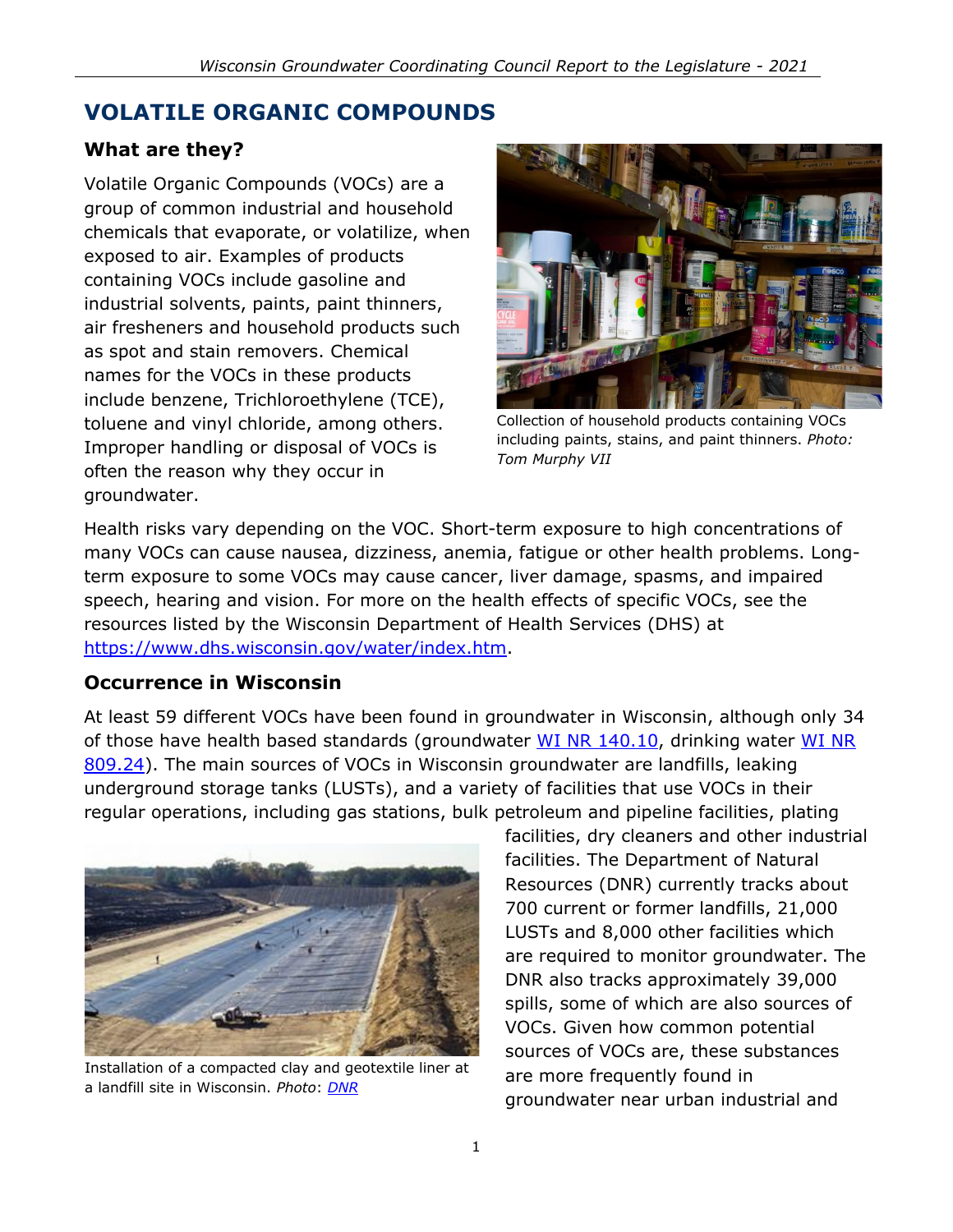commercial areas. However, exceedances of groundwater standards for VOCs have been reported in every county in the state.

## **GCC Agency Actions**

Early studies by the DNR and DHS in the late 1980s and early 1990s focused on VOC contamination from landfills, specifically from those without linings to protect groundwater from leachate. DNR scientists found that VOCs contaminated groundwater at 60% of unlined industrial landfills and 80% of unlined municipal solid waste landfills (Friedman, 1988; Batista and Connelly, 1989). Further review of monitoring data showed that while VOC levels typically decrease following the closure of unlined landfills, concentrations remain high and do not always show continued improvement within a reasonable period of time (Battista and Connelly, 1994). In the late 1990s, this knowledge raised concerns since increasing numbers of residential developments were located close to old, closed landfills. In 1999, the DNR and DHS designed targeted sampling of private wells near old, closed landfills



Drilling to monitor for VOCs near a Wisconsin landfill. *Photo*: *[DNR](https://www.flickr.com/photos/widnr)*

to investigate and address the problem. For wells where VOCs were detected above drinking water standards, residents were given health advisories not to drink water and the DNR took follow-up measures at the nearby landfills. Much more stringent engineering standards have guided the design of modern landfills (those built after the 1980s), so these have a much better record in terms of VOC contamination, but older landfills continue to remain a concern (US DHHS, 2006).

A critical role of GCC agencies is identifying and monitoring all known sources of VOCs, not only landfills. The Department of Agriculture and Consumer Protection (DATCP) keeps track of all underground storage tanks (USTs) with a capacity of 60 gallons or greater; this registry has identified over 180,000 USTs since 1991. Hazardous waste treatment, storage and disposal facilities must be licensed by the DNR and are subject to corrective action authorities in the event of spills or releases. The DNR's Bureau for Remediation and Redevelopment oversees investigation or remediation at 128 RCRA 2020 corrective action sites. More broadly, the Hazardous Substance Spill Law requires immediate notification to the DNR when any hazardous spills or discharges occur and requires that all necessary actions be pursued to restore the environment to the extent practicable. The spills program also develops outreach materials to help reduce the number and magnitude of spills and provide guidance for responding to spills. Topics addressed include spills from home fuel oil tanks, responses to illegal methamphetamine labs and mercury spills, all of which can lead to significant environmental impacts, if not properly addressed.